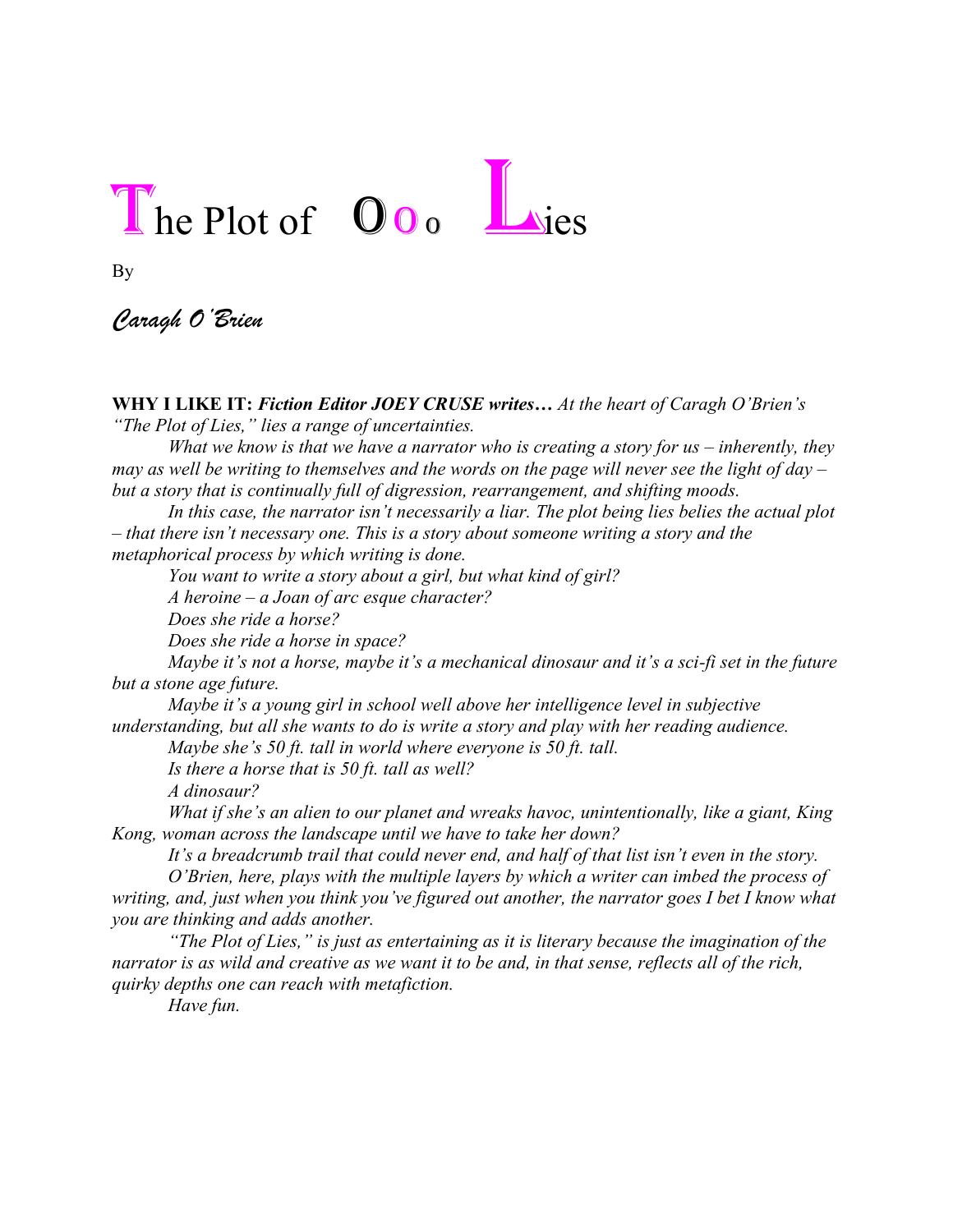## **QUALITY QUOTABLE** *(for the love of language…)*

And so she lets herself sink inward and linger and poke around gently. She is there, this girl in the next novel. She is watching or lurking in a shadowy space with a veil over her head that could vanish if need be. Come forward we tell her in italics. Let us see you. But it's hard for her to emerge because even revealing her clothing will tell us much about her, and that sets deeper imagining wheels churning because we can't know what she wears until we know where she lives, what fabrics are available, what style of clothing exists there for girls of this age, practically women, actually women, but young women. We don't know what her race is, either, what color her dreams. We know she is far from the chocolate milk of chapter one, but that is all.

## The Plot of Lies

Maybe this is the novel. Maybe I just started it. Maybe I'm the girl and this is the day. It's either the most brilliant or moronic idea I've ever had. I will never show this to anyone. That already sounds like a promise I'm doomed to fail. Already I can picture my little ambitious, hopeful self showing it to a teacher I don't quite trust, or having it stolen by The Guy, whose name I don't know yet, or worse The Rival, who I would just as soon not create at all because nothing is more tiresome than the snotty long-haired girl who flips said hair over her shoulder as she sneers, overdue for comeuppance.

Naturally, I've gone back to reread my thirty-two words of progress so far. Lame, but whatever. We will not go back to revise. Let's make that one promise to ourselves, now that we're inexplicably plural. Maybe we shouldn't go back and reread, either.

So now we're making up rules? All what twelve of us? No revising.

No rereading. Fat chance on that one.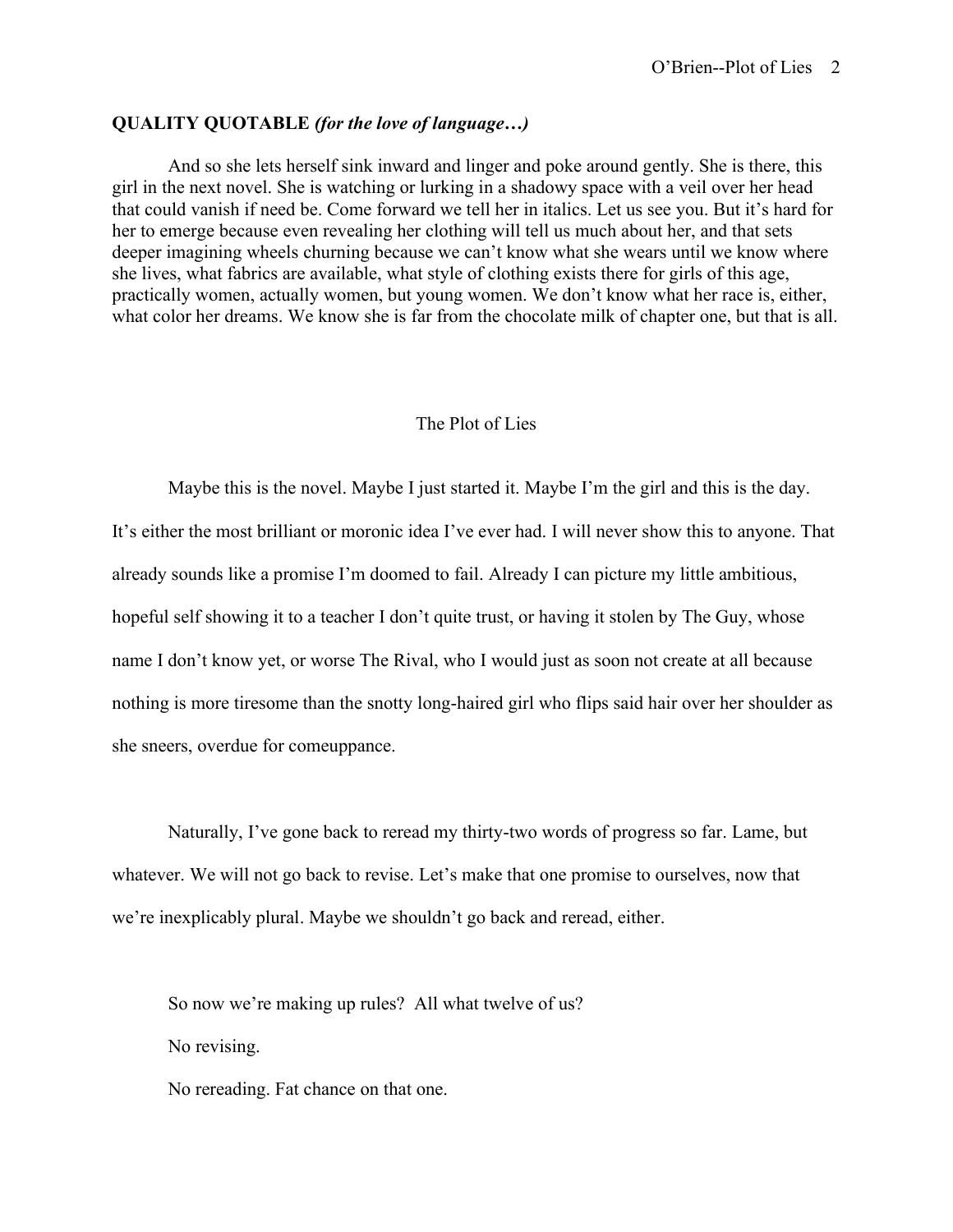The thing about writing a novel one truly wants to write, is one doesn't exactly know where it might take one. How quickly it can snarl down to nothing when the only conflict is that the character doesn't know how she starts.

I'm in school, of course. I'd like to say I'm in a creative writing class doing something productive, but instead I'm in

Nice blank there. I don't know what class I'm in, mainly because I haven't had lunch yet and I'm distracted by my hunger and the existence of the kitchen in the other room. Plus, this is the oddest novel I've written so raf. Sometimes typing does interesting things wrath keeping.

## Chapter Two

Lord, yes, let it be Chapter Two by now.

If I start at the beginning as people like Dickens characters frequently do, then I should begin in your grade, whatever your grade is, because people like reading books about characters in their own grades and let's face it, there are never enough books about kids in our grade. So my story begins in our grade, at lunch in the cafeteria, because I'm still hungry.

It's my first day here, and my friendly ambassador has abandoned me, and I'm facing a new cafeteria all alone. I manage my way through the line because that's an obvious thing to do, and I have a (repulsive) turkey sandwich with American cheese and mayo, and a small thing of applesauce with a metallic cover which I may well lick later, and carrot sticks in a disconcertingly tepid plastic bag. I reach in for a carton of chocolate milk because no matter what bad thing is about to go down, I'm going to have something sweet to drink, and when I check the expiration date as my mother taught me to do, the girl next to me says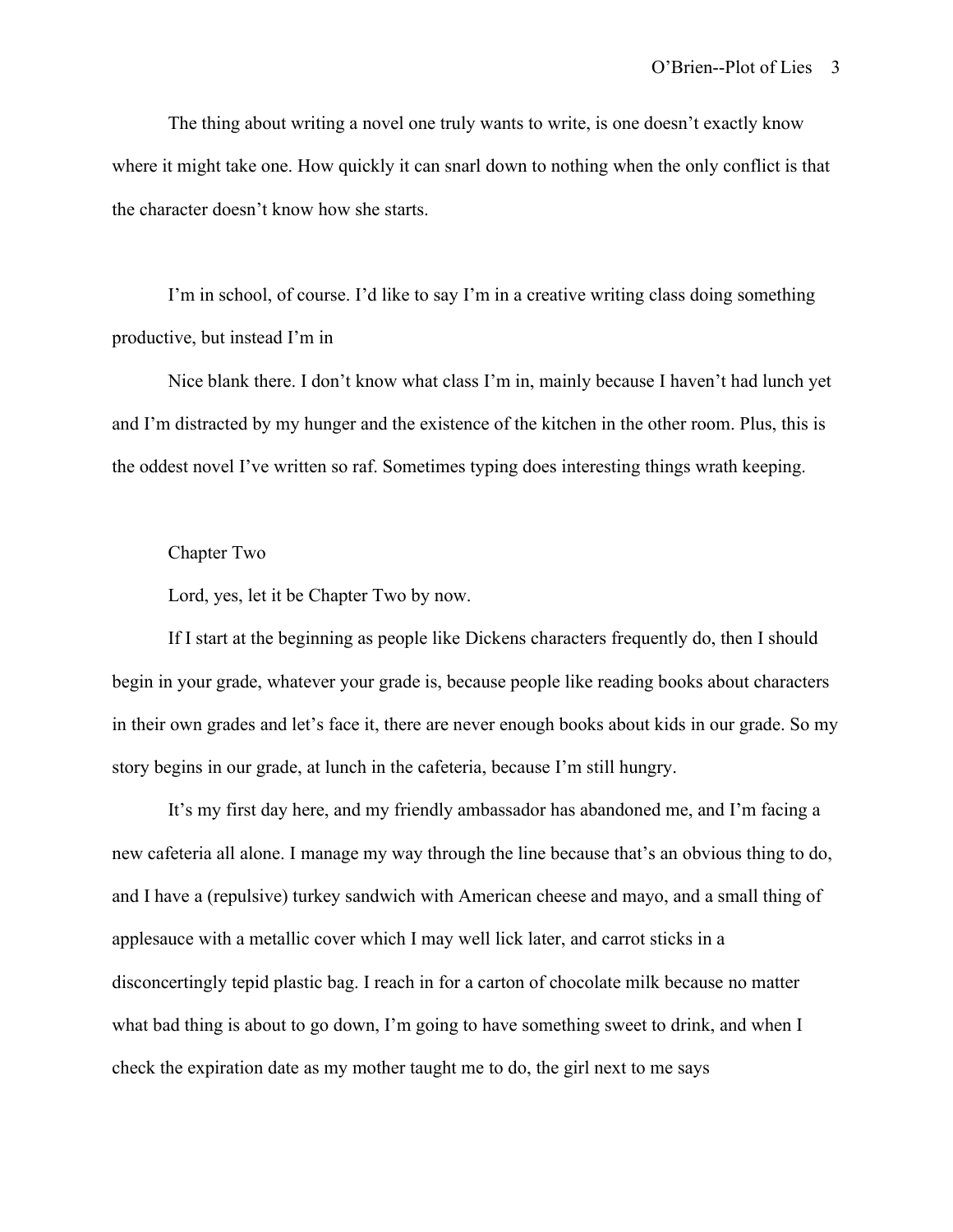"One hundred and ten."

I glance up at her.

She is going to be my best friend or my worst enemy, and though I'm hoping very strongly for the former, my evil writer heart already knows she'll be trouble because why write a scene unless it has a problem in it? Therefore, I take careful note of her appearance because she's going to matter.

She's blue-skinned and dark-haired, with wide, perceptive black eyes and a cute, bracelet-style watch. She has a gold necklace with a C on it, and gold earrings, too, which don't impress me so much by their gold but by their evidence that she is a put-together person, and I am not.

I am not a put-together person, and this vital discovery distracts me long enough that it takes me a sec to notice how I slipped that blue skin in there. Have we entered a sci-fi novel? Where else would a character so confidently appear in blue skin? Possibilities are now exploding. This could be the cafeteria of a spaceship school, not a normal one on Earth. Part of us very much wants to embrace this idea. Part of us strongly believes we should eat lunch before we go any further.

Incidentally, since when did I get a prejudice against characters who have necklaces with their initials on them? From whence my instinct to call them tacky? This I do not know. Sadly, I am discovering some uncharitable truths about myself. Be that as it may, I have given this character a C, which means her name better start with it.

Oh, Lord. I've just had a very strong feeling that my own name is Charlotte, like the spider in *Charlotte's Web*, which is a legacy nobody can live up to, plus it gives me the added problem that the only two existing characters in my novel so far both have names that start with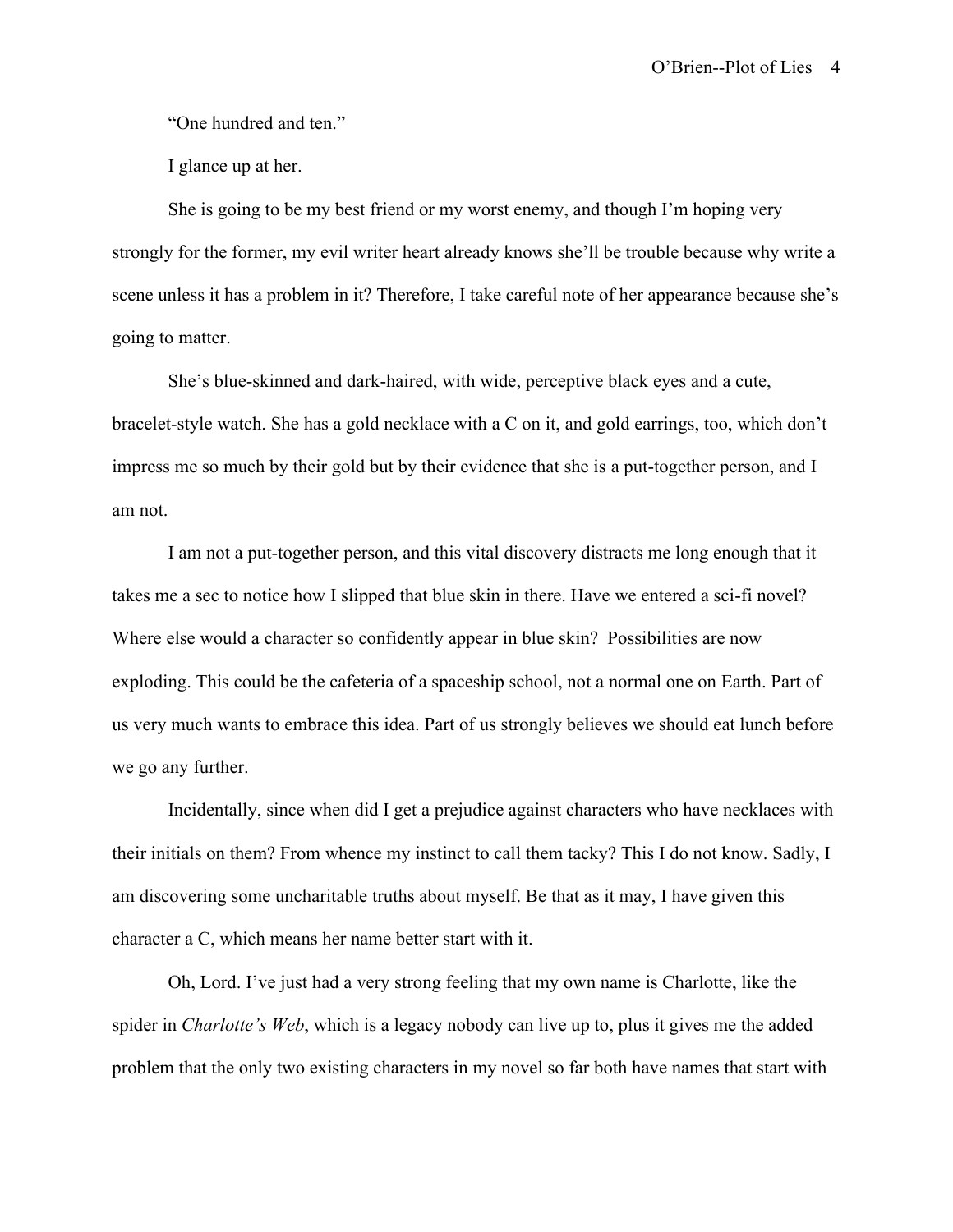C (that's in italics), and I have a hard time with stories where multiple characters have names starting with the same letter. Don't get me going on *The Crucible* or *The Odyssey*. Don't take those as a clue to which grade we're in, either, because we can read those killjoys in any grade if we're advanced readers. Gifted. Talented. Whatever they call it at this school.

"I was just trying to tell you how many calories are in the milk," C says, nodding toward the carton in my hand.

"I was looking for the expiration date," I say, and read it. "October thirsty-first. So we're good."

"You said 'thirsty-first.' That's not a number."

"It should be."

I dissolve them all. I don't care about chocolate milk. I want swords and mayhem.

Chapter Three. Again, the mercy of a fresh chapter.

The sword-wielding boy walks down the beach with his brother. The big one, the older one has all the confidence and looks, so it's the younger one we're interested in. He doesn't have a limp, but he's thinner with that upright posture that old people unconsciously lose after worrying for decades.

It's not a beach because a beach means vacation, happiness, and the novel needs trouble. Only trouble. I'm being unfair to beaches which can obviously have trouble on them especially when they encircle desert islands, but still I'm more of a wasteland girl. Dust. Wind. A dearth of water holes.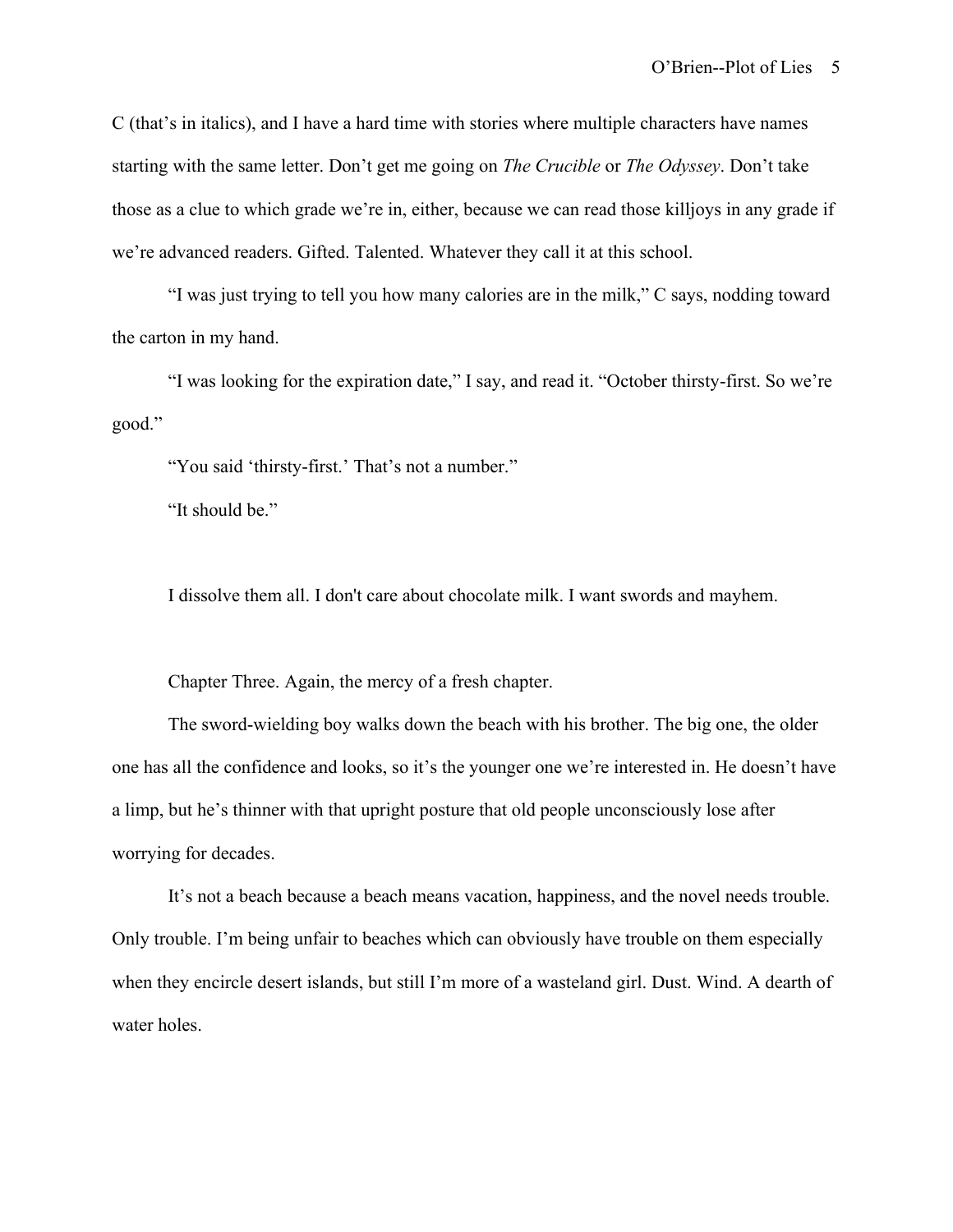She appears on a horse at the top of a hill (ridge), looking into the distance, quite alone. Her people are days behind her and very likely dead by now, though she does not know this. She is looking for the fort, for the cave where the wise people live, where they might have a doctor she can consult for a cure. Her horse shifts its weight beneath her, and she barely registers the movement. Sitting tall, she peers carefully through the twilight, first toward the sunset, west, and then north, examining each curve of the land. There should be smoke by now, if only she could see the smudge against the fading trees. There. Thin and already dissipating, the smoke is slightly lighter than the hillside, and she notes the direction of a corresponding star on the horizon. She knows her stars. She knows her sky.

"Come," she says to her horse, and nudges her heels in his flanks. Shale starts forward again and lets out a huffle noise.

How easily my mind slips around possibilities. She could be Native American, but I'm not, so I'd be a poseur to write her story. Reversing it, she's a white girl seeking First Peoples to aid her, but that feels contrived. So I cast about for the right setting. Not the Middle Ages in Europe. Not orcs. God no, never orcs. An alternate America, another planet. She's on a horse which tells me something, and the land is wild. We don't have enough Westerns, sadly. Space. Another planet makes the most sense because I can do what I want there, add dragons. A western with a dragon on a different planet. I'd have to make up everything from customs to light switches which could be okay but it isn't funny.

And here's the true confession: I long to write a funny book. I guess that's a little funny in a pathetic way.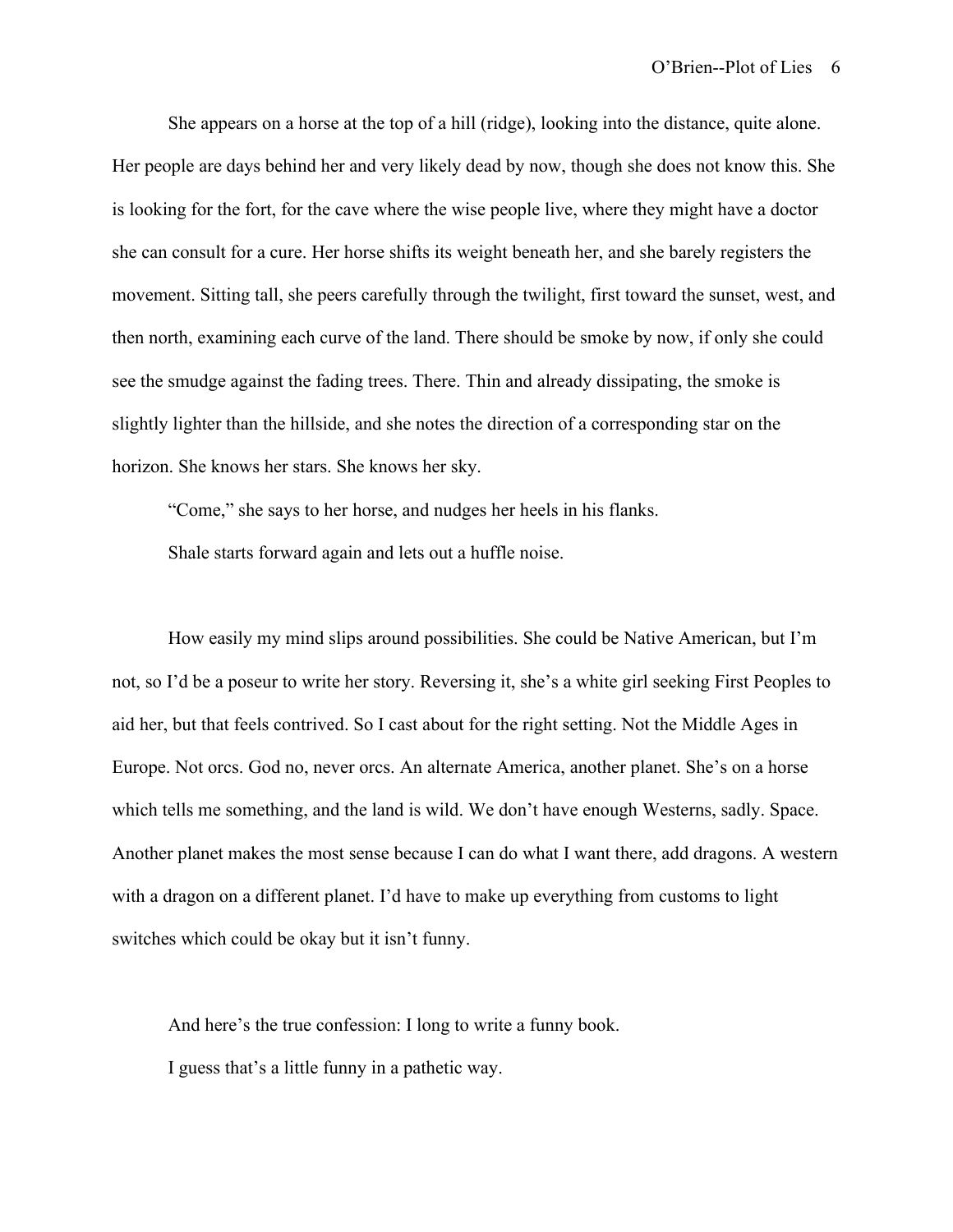We used to be funny.

When? Really, when were we ever funny?

When that boy gave us a cheesecake in twelfth grade, we felt funny then. I had a cousin who made me laugh, too. The cousin would be on the upper bunk and he'd hang his head over to see me on the bottom one and he'd say something ridiculous while drooling.

This is not a non-novel. This is a non-memoire. Gross.

I have certain expectations, we all do, that a novel will have direction and purpose. It can't wander off into recollections of bunk beds and straw-haired cousin boys with snotty noses. Boogery, rather. It's like third grade when the nun would say focus, focus. The paragraph needs focus, and that turned out to be true of the paragraph. It seems true of the novel, too.

Yet I don't want to write one like that.

You lack conviction. Expertise.

So now we have the extra voices chiming in, do we? It is very, very easy to get the naysayers on board. Hello. Pleased to meet you. Please sabotage this effort to write a novel. Let us bite the apple of shame and taste the failure again and again.

Chapter Four. The delusion of progress.

"What are you doing?" says the strange boy on the bus from the seat behind her. He doesn't really say this. She only wishes he would because she can hear him talking to his friend, another soccer player, and they're bumping her seat with their knees, and she imagines him noticing her writing in her journal and being curious enough to care. Her blue pen is running out of ink, so she presses harder and holds it closer to her nose where the cool light from the window drops in and turns the thin, blue-lined paper to the blue of milk. If she has to stop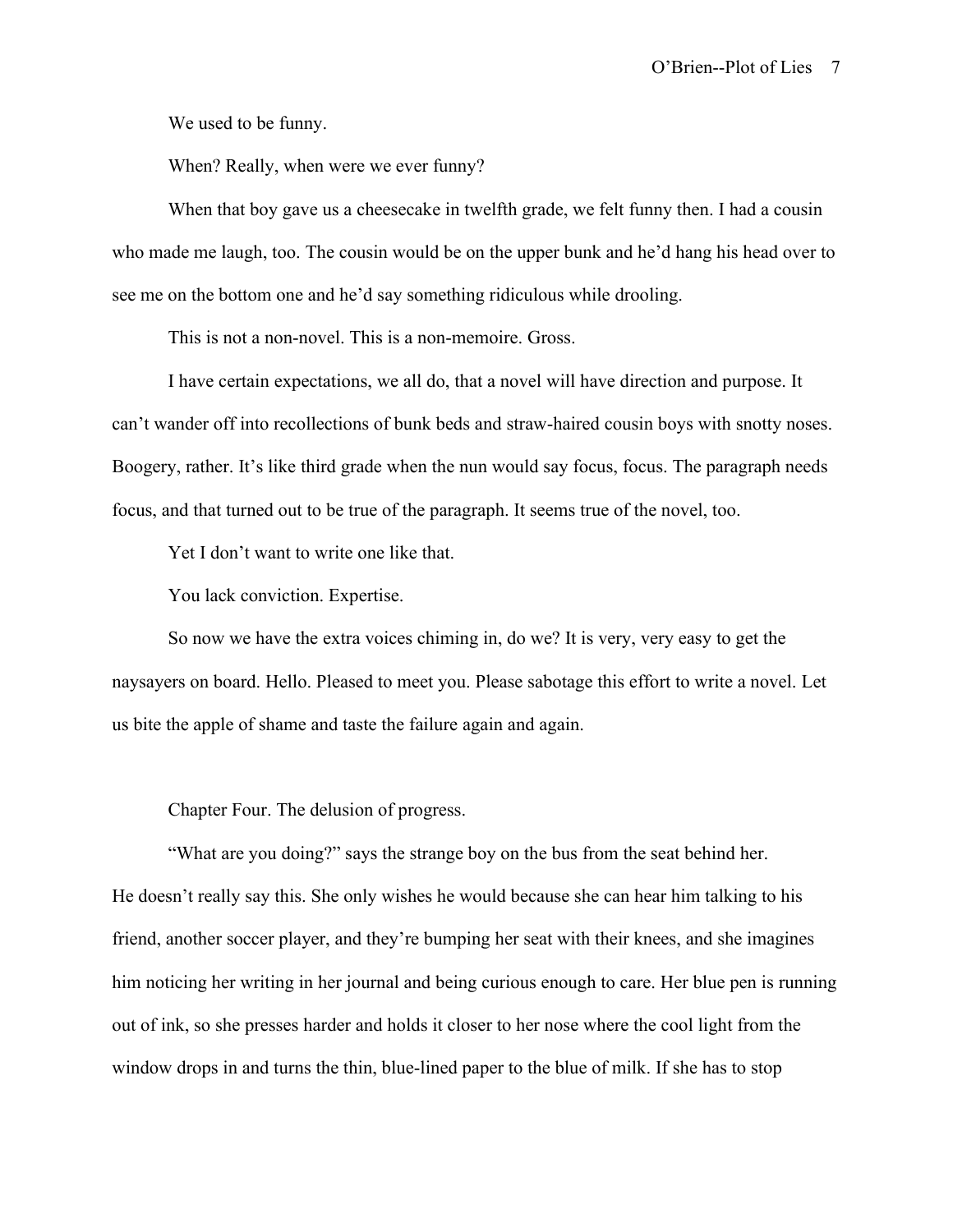writing, if she has to put down her journal and close it up, she'll have nothing to hide behind for the next 8 minutes of the bus ride home and she'll be a sitting obvious duck for anyone else to ignore or notice, and she'll be keenly aware of the ignoring or the noticing and it will sting in her throat like thirst the whole way home.

Alternately, she could drag her bookbag up from the floor between her legs, set it on her lap, and dig to the grimy bottom where she's pretty sure she has another pen, but already she feels borrowed and fruitless, a bus-riding character with only loneliness to guide her, unless she's in a foreign country, or she's threatened by the thugs outside the bus window, or her brother who will be waiting for her at her bus stop because in this place girls are not supposed to walk home unaccompanied.

Where the ideas come from, she doesn't know. She doesn't trust them, either, or her own slippery mind. She treads the alpine ridge between absolute self-doubt and the determination that she can do this because she can do anything because that's how she wants to live, true and strong, at least in her mind.

And so she lets herself sink inward and linger and poke around gently. She is there, this girl in the next novel. She is watching or lurking in a shadowy space with a veil over her head that could vanish if need be. Come forward we tell her in italics. Let us see you. But it's hard for her to emerge because even revealing her clothing will tell us much about her, and that sets deeper imagining wheels churning because we can't know what she wears until we know where she lives, what fabrics are available, what style of clothing exists there for girls of this age, practically women, actually women, but young women. We don't know what her race is, either, what color her dreams. We know she is far from the chocolate milk of chapter one, but that is all.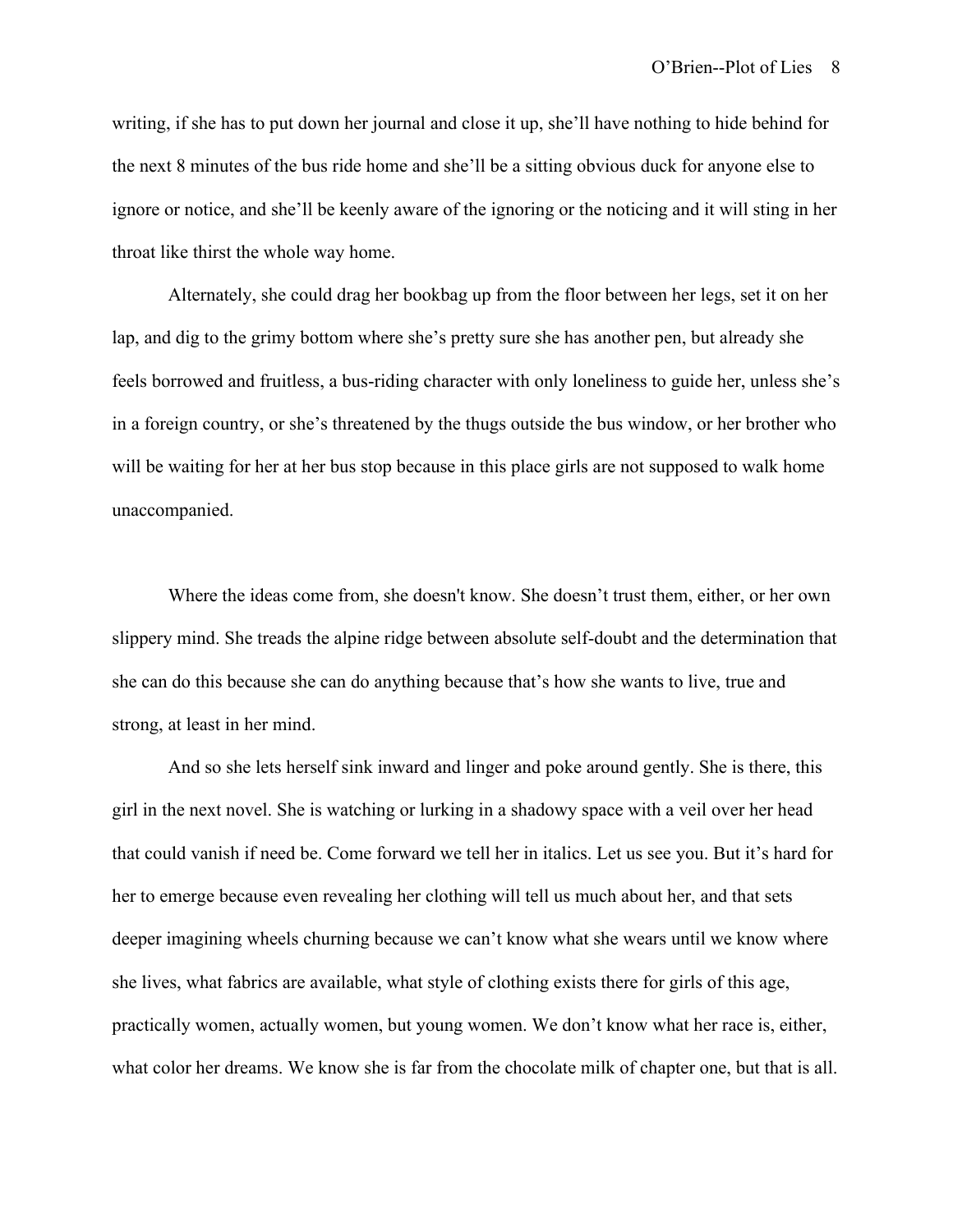*They call me Ginger*, she says, but it isn't because she has red hair. Her hair is brown, as are her steady eyes and her slender fingers. It's a nickname because people here can't say her real name, Ginjiniearl or something similarly exotic-sounding that betrays how ignorant I am. Already we sense something strong and certain in her, some calming effect she has on us as well as those around her, as if everyone knows she will be a leader someday if she isn't destroyed first by the forces that typically seek out potential rebels and kill them off. Her parents have hidden her carefully for many years. Not entirely. Neighbors know she exists. But they've concealed how bright she is. They've taught her silence and modesty, they've schooled her in the ways of belonging and tradition.

Now something subterranean has shifted. Her parents have died in a freak illness that wiped out her whole town, or neighborhood, or planet, and she must leave. The best anyone can do for her is get her on the last ship with nothing but the trivial item she grabbed from her home on the way out the door, a sheet, a book, a spoon, a poem, something she wishes had more value and which, by its existence as her last sole remaining connection to her old home, becomes unbearably, incalculably precious.

"You can sleep here," the boy says, showing her to a closet and thrusting a hard knob of bread into her hand. It is his own closet, and by giving it to her, he is left to sleep in the crowded ship's hold with all the other refugees, but before she can refuse, he is gone. He has moved off into the shadows, and if she doesn't curl into the closet—it doesn't have a door, it's more of a nook, a bottom shelf—some other child will take it.